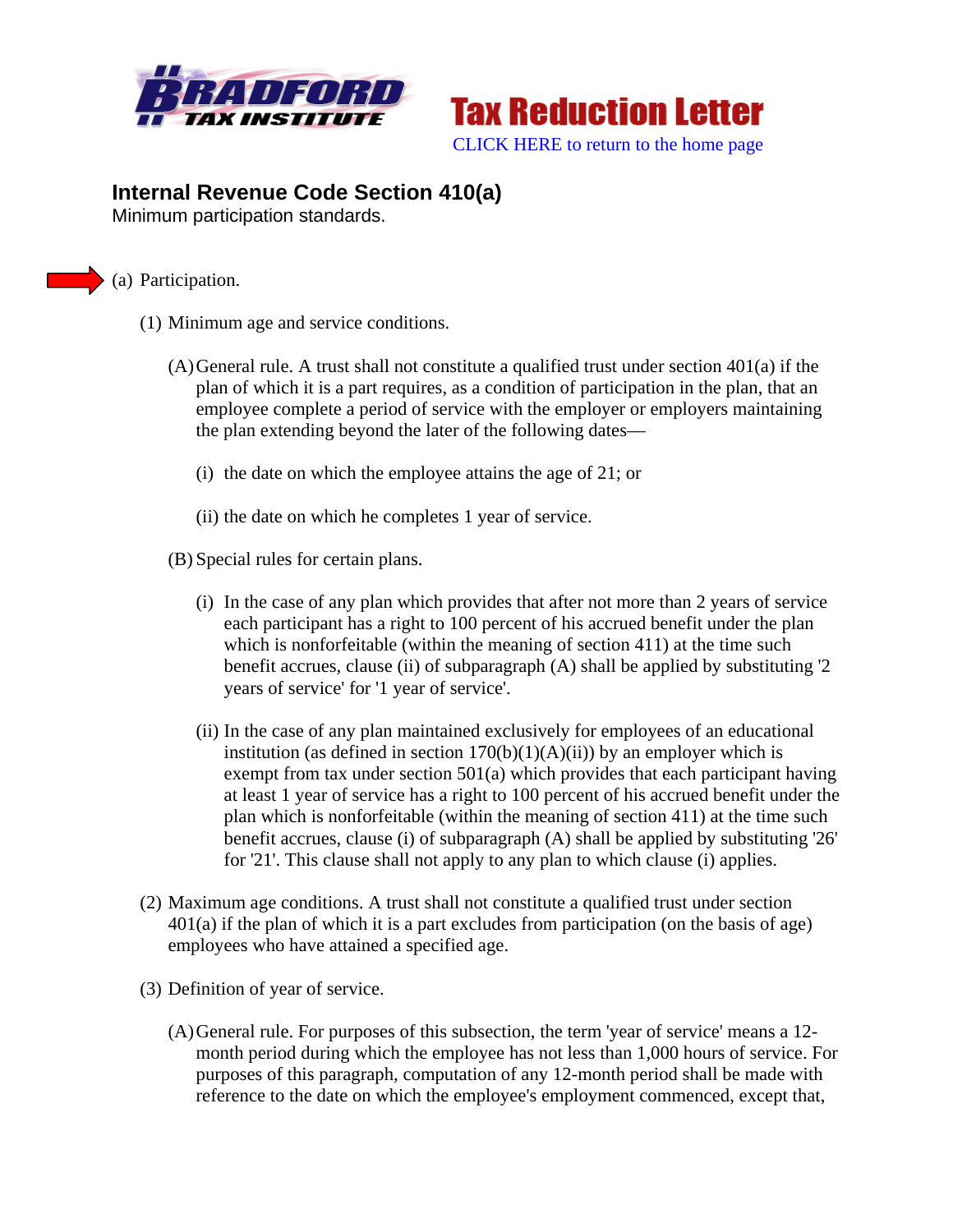under regulations prescribed by the Secretary of Labor, such computation may be made by reference to the first day of a plan year in the case of an employee who does not complete 1,000 hours of service during the 12-month period beginning on the date his employment commenced.

- (B) Seasonal industries. In the case of any seasonal industry where the customary period of employment is less than 1,000 hours during a calendar year, the term 'year of service' shall be such period as may be determined under regulations prescribed by the Secretary of Labor.
- (C) Hours of service. For purposes of this subsection, the term 'hour of service' means a time of service determined under regulations prescribed by the Secretary of Labor.
- (D)Maritime industries. For purposes of this subsection, in the case of any maritime industry, 125 days of service shall be treated as 1,000 hours of service. The Secretary of Labor may prescribe regulations to carry out this subparagraph.
- (4) Time of participation. A plan shall be treated as not meeting the requirements of paragraph (1) unless it provides that any employee who has satisfied the minimum age and service requirements specified in such paragraph, and who is otherwise entitled to participate in the plan, commences participation in the plan no later than the earlier of—
	- (A)the first day of the first plan year beginning after the date on which such employee satisfied such requirements, or
	- (B) the date 6 months after the date on which he satisfied such requirements,

unless such employee was separated from the service before the date referred to in subparagraph (A) or (B), whichever is applicable.

- (5) Breaks in service.
	- (A)General rule. Except as otherwise provided in subparagraphs (B), (C), and (D), all years of service with the employer or employers maintaining the plan shall be taken into account in computing the period of service for purposes of paragraph (1).
	- (B) Employees under 2-year 100 percent vesting. In the case of any employee who has any 1-year break in service (as defined in section  $411(a)(6)(A)$ ) under a plan to which the service requirements of clause (i) of paragraph  $(1)(B)$  apply, if such employee has not satisfied such requirements, service before such break shall not be required to be taken into account.
	- (C) 1-year break in service. In computing an employee's period of service for purposes of paragraph (1) in the case of any participant who has any 1-year break in service (as defined in section  $411(a)(6)(A)$ , service before such break shall not be required to be taken into account under the plan until he has completed a year of service (as defined in paragraph (3)) after his return.
	- (D)Nonvested participants.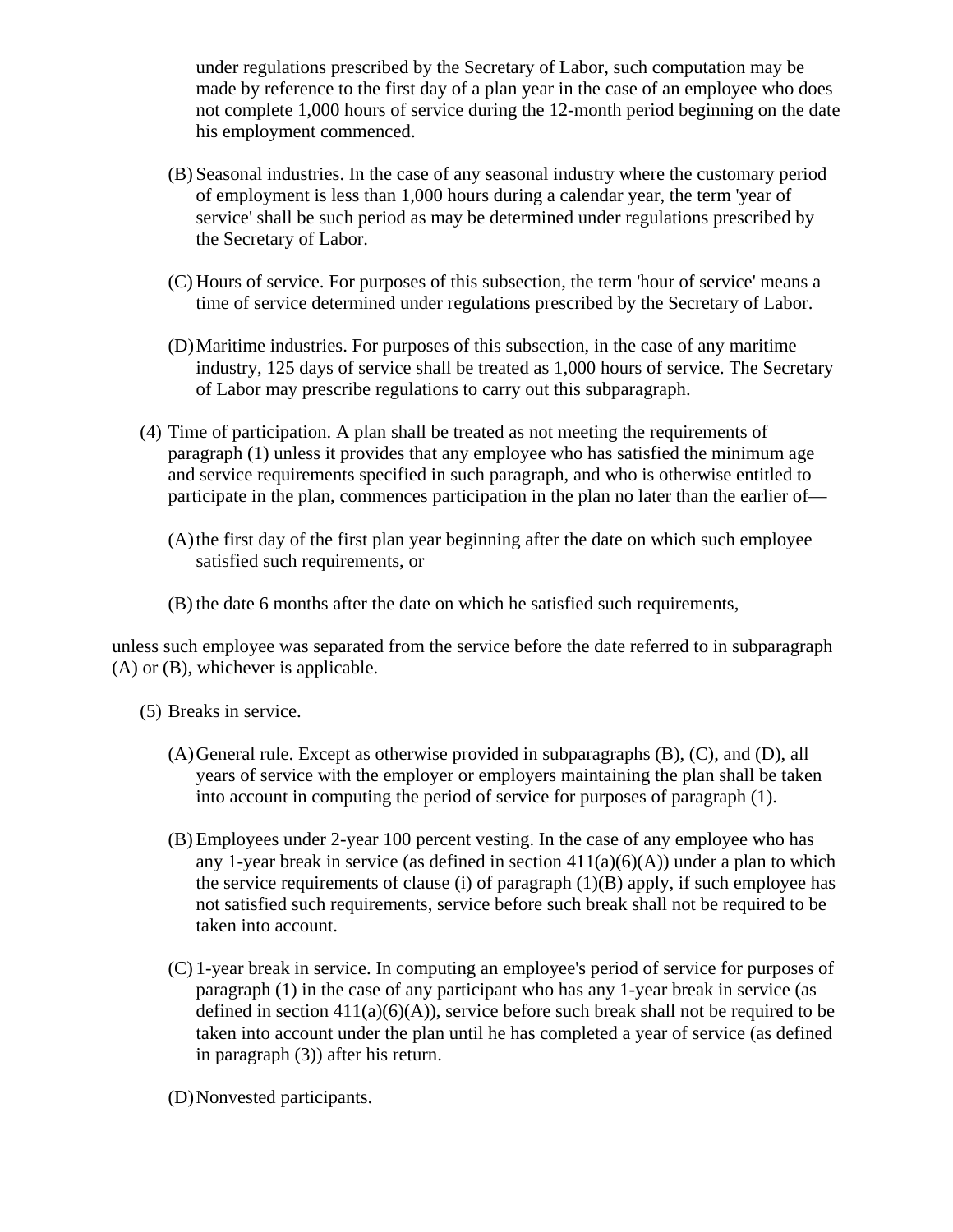- (i) In general. For purposes of paragraph (1), in the case of a nonvested participant, years of service with the employer or employers maintaining the plan before any period of consecutive 1-year breaks in service shall not be required to be taken into account in computing the period of service if the number of consecutive 1 year breaks in service within such period equals or exceeds the greater of—
	- (I) 5, or
	- (II) the aggregate number of years of service before such period.
- (ii) Years of service not taken into account. If any years of service are not required to be taken into account by reason of a period of breaks in service to which clause (i) applies, such years of service shall not be taken into account in applying clause (i) to a subsequent period of breaks in service.
- (iii)Nonvested participant defined. For purposes of clause (i), the term 'nonvested participant' means a participant who does not have any nonforfeitable right under the plan to an accrued benefit derived from employer contributions.
- (E) Special rule for maternity or paternity absences.—
	- (i) General rule. In the case of each individual who is absent from work for any period—
		- (I) by reason of the pregnancy of the individual,
		- (II) by reason of the birth of a child of the individual,
		- (III) by reason of the placement of a child with the individual in connection with the adoption of such child by such individual, or
		- (IV) for purposes of caring for such child for a period beginning immediately following such birth or placement,

the plan shall treat as hours of service, solely for purposes of determining under this paragraph whether a 1-year break in service (as defined in section  $411(a)(6)(A)$ ) has occurred, the hours described in clause (ii).

- (ii) Hours treated as hours of service. The hours described in this clause are—
	- (I) the hours of service which otherwise would normally have been credited to such individual but for such absence, or
	- (II) in any case in which the plan is unable to determine the hours described in subclause (I), 8 hours of service per day of such absence,

except that the total number of hours treated as hours of service under this clause by reason of any such pregnancy or placement shall not exceed 501 hours.